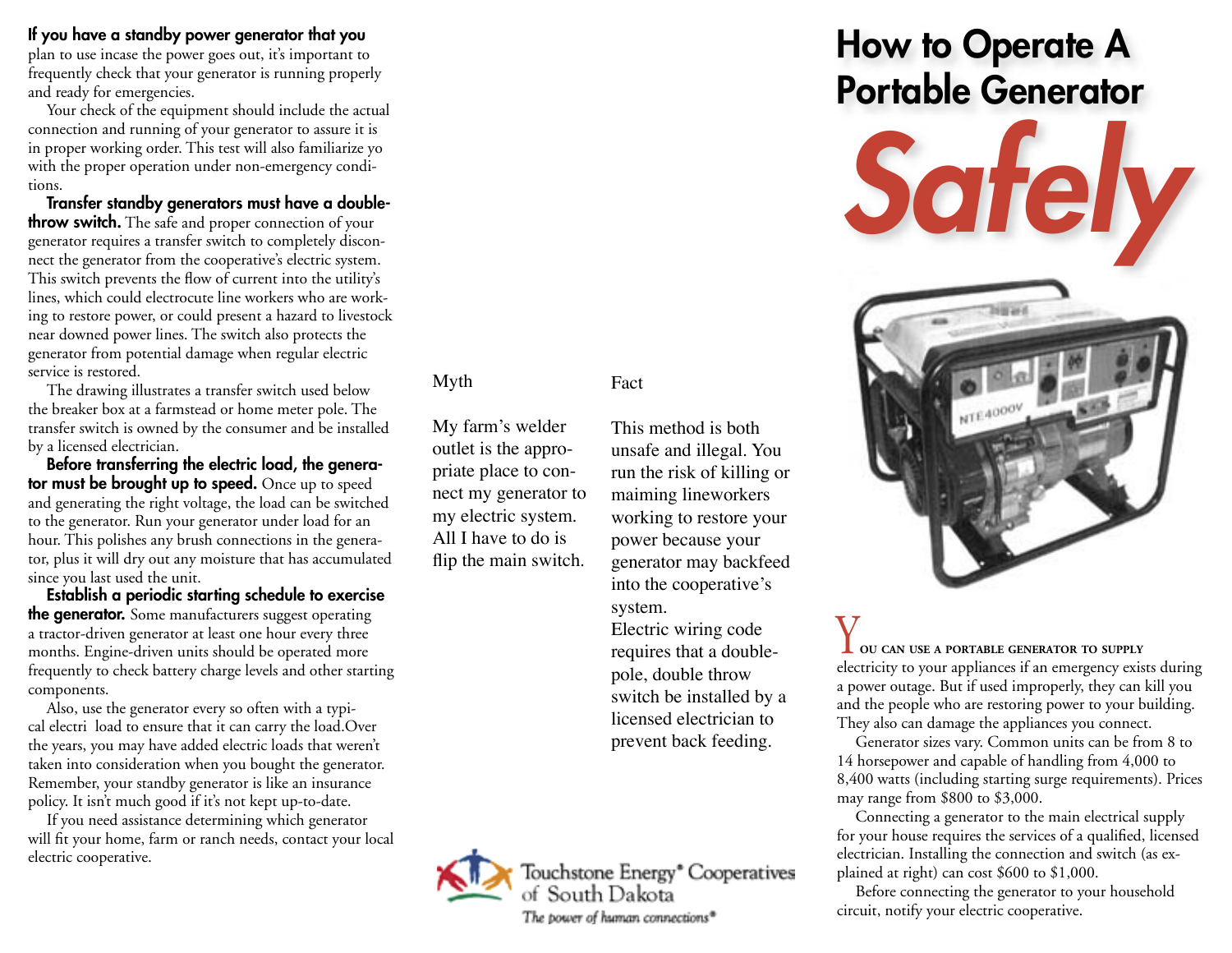### **WARNING**

If you connect a portable electric generator to the main electrical supply coming into the house, the electrical generator could feed back into your electric cooperative's system and electrocute workers who are repairing the electrical lines.

To avoid back-feeding of electricity into utility systems, you must have a qualified, licensed electrician install a double-pole, double-throw transfer switch (see illustration inside) between the generator and utility power in compliance with all state and local electrical codes. (A minimum of 10-gauge wiring must be used.)

Your generator might not be large enough to handle the load of all the lights, appliances, TV, etc. at one time. To prevent dangerous overloading, calculate wattage requirements correctly (see chart inside).



Typical double-pole, double-throw transfer switch installation for 120/240-volt, single-phase service

### Determining Wattage Requirements

#### **Never exceed the rated capacity** of

your generator. Overloading can cause serious damage to the generator or appliances. Before operating a generator, list all of the appliances that are going to operate at the same time. Then determine the starting wattage requirements and the running wattage requirements. The starting load lasts only for a few seconds, but is very important when figuring your total wattage to be used. Your generator must be rated to handle the total wattage. Ratings shown here are samples. Wattage requirements vary with different brands of appliances. Be sure to check the name plate on the appliances you plan to use. Always start your largest electric motor first, then plug in other items one at a time.



| If you do this                                                                        | <b>This could happen</b>                                                                                                                                                                                                                                                                                                                                                                                                                                                                      | <b>Unless you prevent it</b>                                                                                                                                                                                                                                                                                                                                                      |
|---------------------------------------------------------------------------------------|-----------------------------------------------------------------------------------------------------------------------------------------------------------------------------------------------------------------------------------------------------------------------------------------------------------------------------------------------------------------------------------------------------------------------------------------------------------------------------------------------|-----------------------------------------------------------------------------------------------------------------------------------------------------------------------------------------------------------------------------------------------------------------------------------------------------------------------------------------------------------------------------------|
| 1. Attempt to connect generator directly<br>to the electrical system of any building. | 1. You can kill or injure a person repairing service lines. The electricity you generate will back<br>feed through the building's electrical system to the outside utility feed lines. Attempting to<br>connect to the incoming utility service could result in electrocution.<br>If your electric cooperative's line crew is restoring electrical service while your generator is<br>connected to the incoming utility service, you could start a fire or seriously damage your<br>building. | 1. A qualified, licensed electrician must install a double-pole, double-throw transfer switch<br>to connect the generator to a building's electrical system. This is required by the National<br>Electrical Code. Connection must meet local ordinances. A minimum of 10-gauge wiring<br>must be used.                                                                            |
| 2. Fail to ground the generator's electrical system adequately.                       | 2. Entire generator could become electrically charged and cause electrocution.                                                                                                                                                                                                                                                                                                                                                                                                                | 2. Make sure that the unit is connected to an appropriate electrical ground, in accordance<br>with the National Electrical Code. Follow instructions supplied with the generator.                                                                                                                                                                                                 |
| 3. Operate generator in rain, wet, icy or flooded conditions.                         | 3. Water conducts electricity. If water comes in contact with electricity to the generator's<br>frame and other surfaces, it will cause an electrical shock to anyone touching them.                                                                                                                                                                                                                                                                                                          | 3. Operate generator in a clean, dry, wellventilated area. Make sure your hands are dry.                                                                                                                                                                                                                                                                                          |
| 4. Use worn, damaged, undersized or un-<br>grounded extension cords.                  | 4. Contact with worn or damaged extension cords could cause electrocution. Undersize ex-<br>tension cords could overheat wires or attached items, resulting in fire. Use of ungrounded<br>cordsets could prevent operation of circuit breakers and result in electrical shock.                                                                                                                                                                                                                | 4. Inspect extension cords before use and replace with new if required. Use proper size<br>(wire gauge) cordset for application. Follow instructions supplied with your unit. Always use<br>electrically grounded cordsets.                                                                                                                                                       |
| 5. Attempt to fill the fuel tank while the engine is<br>running.                      | 5. Gasoline and gasoline vapors can become ignited by coming in contact with hot compo-<br>nents such as the muffler, engine exhaust gases or from an electrical spark.                                                                                                                                                                                                                                                                                                                       | 5. Turn engine off and allow it to cool before adding fuel. Make sure there's a fire extin-<br>guisher in the immediate area certified to handle gasoline or fuel fires.                                                                                                                                                                                                          |
| 6. Fail to ventilate generator by operating in an<br>enclosed area.                   | 6. Obstructing ventilation causes overheating and possible ignition of the materials. You will<br>produce toxic carbon monoxide exhaust fumes from the engine. Breathing exhaust fumes<br>will cause serious injury or death.                                                                                                                                                                                                                                                                 | 6. Operate generator in a clean, dry, well-ventilated area. Keep objects away from unit dur-<br>ing operation. Do not operate unit in a confined area, such as garages, basements, storage<br>sheds, etc., which lack a steady exchange of air. Never operate unit in a location occupied by<br>humans or animals. Keep children, pets and others away from where it's operating. |
| 7. Tamper with factory set engine speed settings.                                     | 7. Tampering with the engine speed adjustment could result in overheating of attachments<br>and could cause a fire.                                                                                                                                                                                                                                                                                                                                                                           | 7. Never attempt to "speed-up" the engine to obtain more performance. Both the output<br>voltage and frequency will be thrown out of standard by this practice, endangering you and<br>the attachments.                                                                                                                                                                           |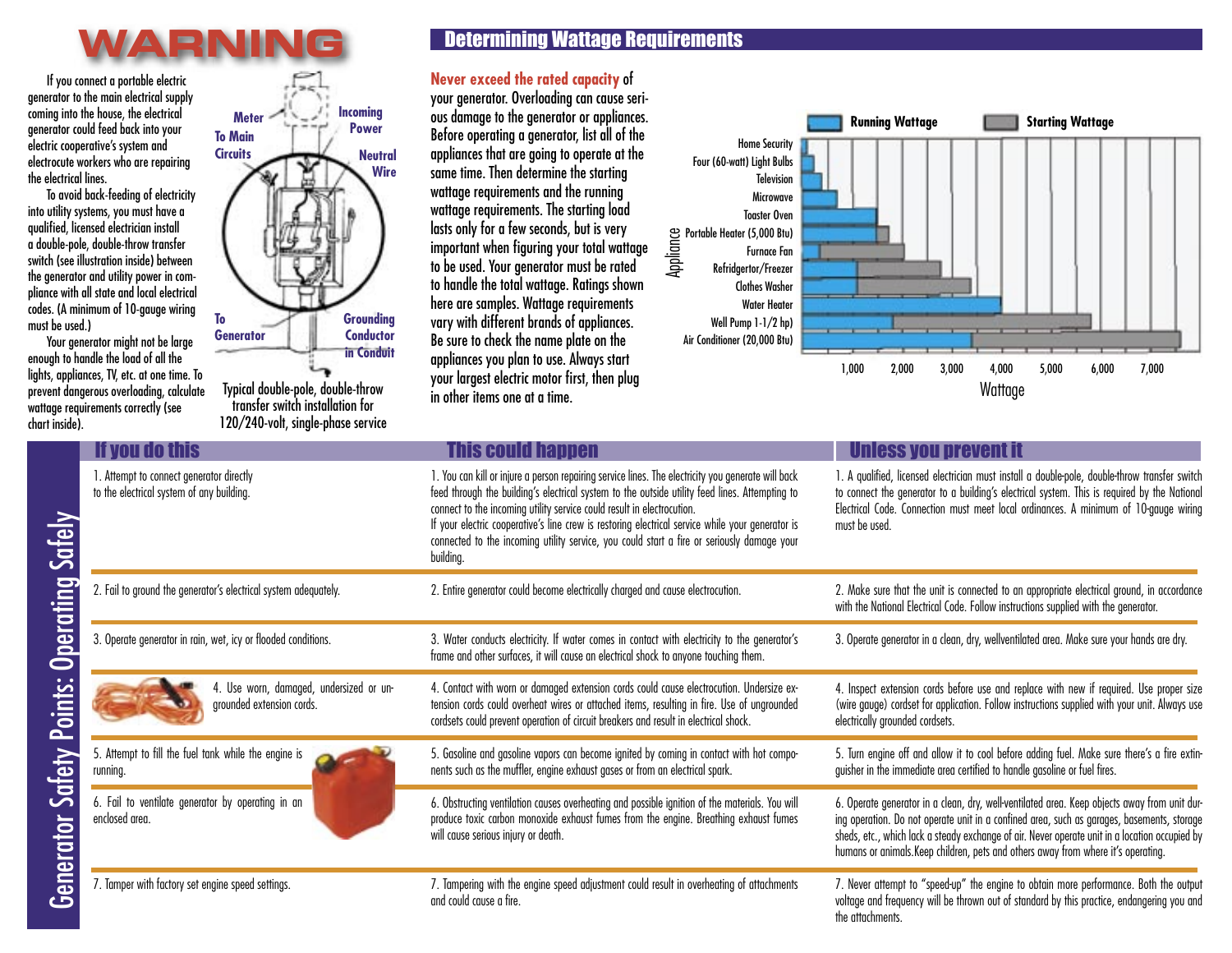

## GenerLink™

**Safely Connect a Portable Generator** To Your Home Without Rewiring.

Homeowners are purchasing portable generators in record numbers to power critical appliances such as furnaces, pumps, refrigerators and home office equipment during a power outage. GenerLink™ is a new product that makes connecting a portable generator easy and safe while providing homeowners the flexibility of using a portable generator to operate virtually any appliance in their home.

GenerLink™ is a five-inch device that is installed behind your electric meter by West River Electric. When you connect a portable generator to GenerLink™ and start it up, GenerLink™ automatically disconnects your house from the electric utility grid preventing the possibility of back feed, which can damage equipment and harm utility personnel.